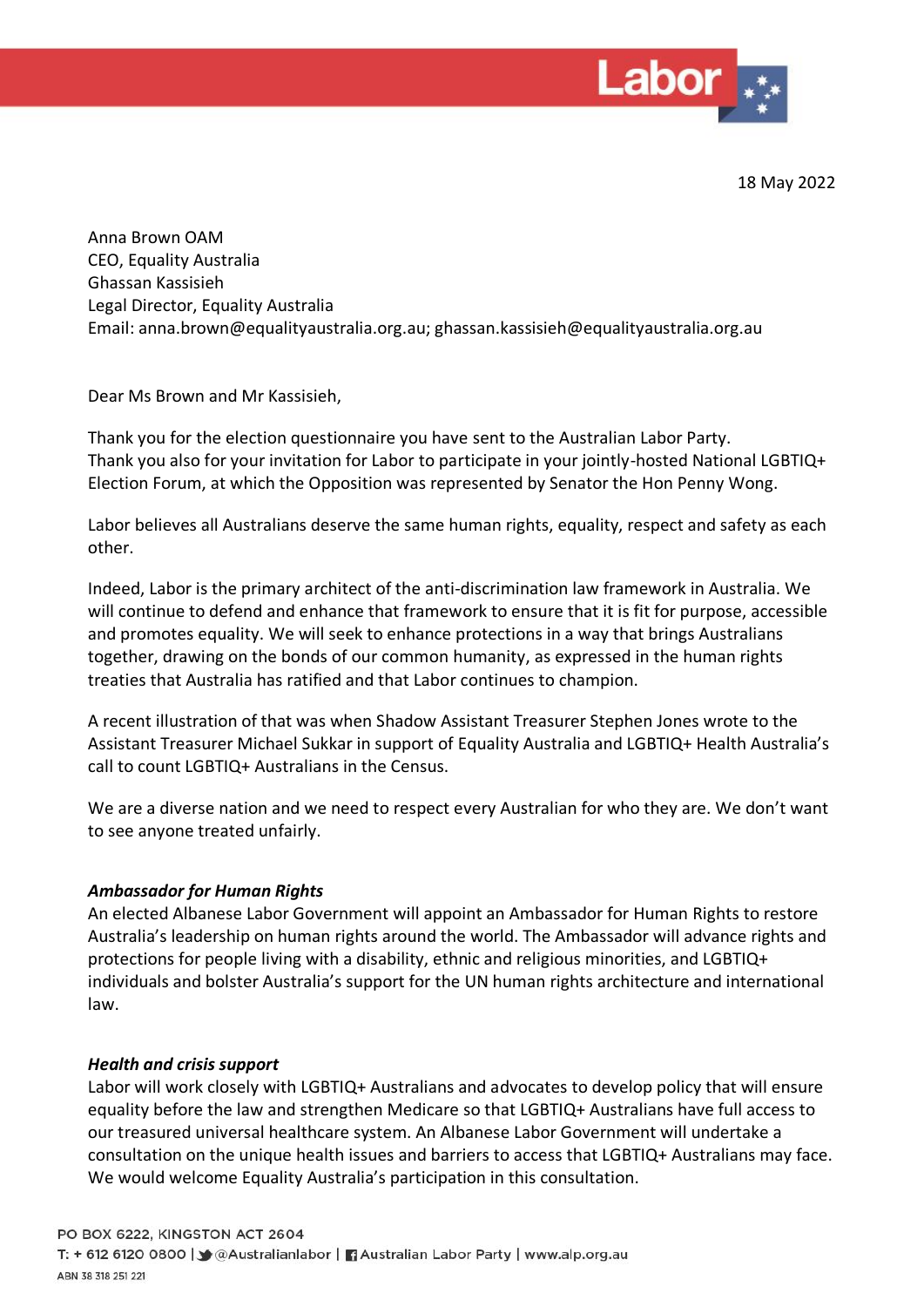In particular, an elected Albanese Labor Government will boost Q Life's peer support workforce to help them reach more LGBTIQ+ Australians in crisis. Labor's commitment will enable Q Life to employ four permanent team leaders (one across each service delivery organisation) to boost recruitment, training and retention of volunteer peer support workers, with the goal of increasing Q Life's call answer rate by 10 percent.

An Albanese Labor Government will also accelerate efforts to end Australia's HIV epidemic. If elected, we will establish a Ministerial Taskforce of community representatives, medical experts and officials will be charged with removing bottlenecks and driving progress to end HIV transmission.

Labor notes the Australian Human Rights Commission's 2021 report "Ensuring health and bodily integrity." An incoming Albanese Labor Government would examine the recommendations closely, in consultation with the Intersex community and advocates.

## *Mental health*

There is bipartisan support, and Labor will honour, the mental health commitments made in the 2021-22 and 2022-23 Commonwealth budgets, as well as those made in the context of bilateral mental health agreements with states.

Further, an elected Albanese Labor Government will strengthen our headspace networks, particularly in regional Australia, providing clinical and non-clinical services in under-resourced areas.  

As a further boost to regional mental telehealth services, Labor will reinstate the 50 per cent Medicare loading for regional telehealth psychiatry mental health consultations that was abolished by the Morrison Government during the Omicron wave of the COVID pandemic.  

Labor will deliver a \$200 million Student Wellbeing Boost to get students' mental health and wellbeing back on track. This will mean more school counsellors and psychologists, and extra funding for camps, excursions, as well as sporting and social activities that improve kids' wellbeing.  Labor will also develop a voluntary mental health check tool so primary school students who are struggling can get extra help.   

Specific mental health needs for the LGBTIQ+ community will be examined as part of the aforementioned LGBTIQ+ health consultation.

# *Religious discrimination*

Following the recent debate on the Morrison Government's Religious Discrimination Bill, Anthony Albanese committed that a future Labor Government will:

- Prevent discrimination against people of faith, including anti-vilification protections.
- Act to protect all students from discrimination on any grounds.
- Protect teachers from discrimination at work, whilst maintaining the right of religious schools to preference people of their faith in the selection of staff.

Anthony Albanese and Labor see the extension of our anti-discrimination laws to include people of faith as an opportunity to unite the nation, rather than to divide it. Labor has consistently said that in doing so we must not diminish protections for other people in our society.